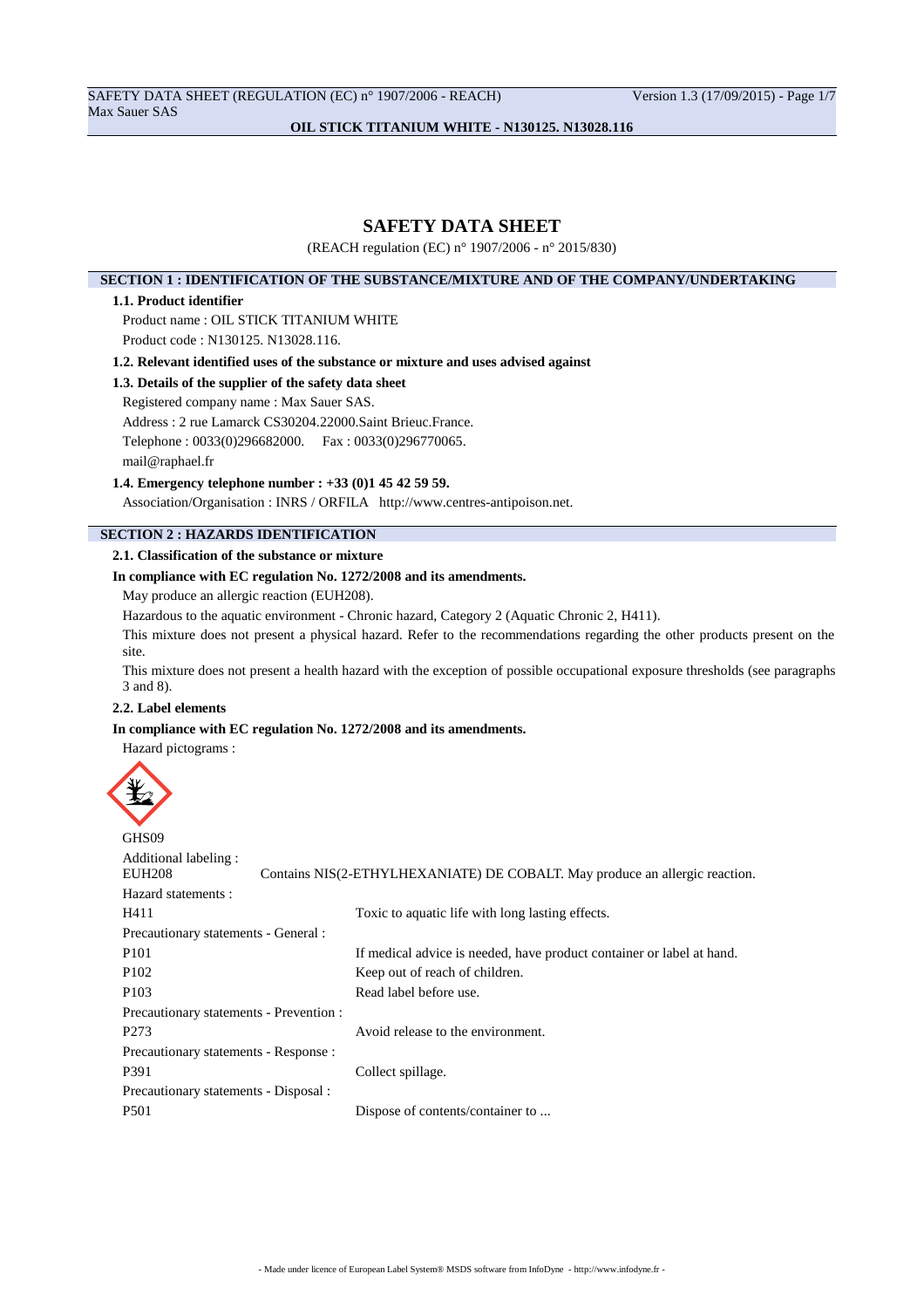#### **2.3. Other hazards**

The mixture does not contain substances classified as 'Substances of Very High Concern' (SVHC)  $>= 0.1\%$  published by the European CHemicals Agency (ECHA) under article 57 of REACH: http://echa.europa.eu/fr/candidate-list-table The mixture satisfies neither the PBT nor the vPvB criteria for mixtures in accordance with annexe XIII of the REACH regulations EC 1907/2006.

#### **SECTION 3 : COMPOSITION/INFORMATION ON INGREDIENTS**

# **3.2. Mixtures**

| Composition :                   |                         |                   |                    |
|---------------------------------|-------------------------|-------------------|--------------------|
| Identification                  | (EC) 1272/2008          | Note              | $\%$               |
| INDEX: 030-013-00-7             | GHS09                   | $\lceil 1 \rceil$ | $10 \le x \% < 25$ |
| CAS: 1314-13-2                  | Wng                     |                   |                    |
| EC: 215-222-5                   | Aquatic Acute 1, H400   |                   |                    |
|                                 | $M$ Acute = 1           |                   |                    |
| <b>ZINC OXIDE</b>               | Aquatic Chronic 1, H410 |                   |                    |
|                                 | $M$ Chronic = 1         |                   |                    |
| CAS: 136-52-7                   | GHS09, GHS07, GHS08     | $[2]$             | $0 \le x \% < 1$   |
| EC: 205-250-6                   | Wng                     |                   |                    |
| REACH: 01-2119524678-29         | Skin Sens. 1, H317      |                   |                    |
|                                 | Repr. 2, H361f          |                   |                    |
| NIS(2-ETHYLHEXANIATE) DE COBALT | Aquatic Acute 1, H400   |                   |                    |
|                                 | $M$ Acute = 1           |                   |                    |
|                                 | Aquatic Chronic 1, H410 |                   |                    |
|                                 | $M$ Chronic = 1         |                   |                    |

#### **Information on ingredients :**

[1] Substance for which maximum workplace exposure limits are available.

[2] Carcinogenic, mutagenic or reprotoxic (CMR) substance.

# **SECTION 4 : FIRST AID MEASURES**

As a general rule, in case of doubt or if symptoms persist, always call a doctor.

NEVER induce swallowing by an unconscious person.

# **4.1. Description of first aid measures**

**In the event of exposure by inhalation :**

In the event of an allergic reaction, seek medical attention.

#### **In the event of splashes or contact with skin :**

In the event of an allergic reaction, seek medical attention.

#### **In the event of swallowing :**

Seek medical attention, showing the label.

### **4.2. Most important symptoms and effects, both acute and delayed**

No data available.

# **4.3. Indication of any immediate medical attention and special treatment needed**

No data available.

# **SECTION 5 : FIREFIGHTING MEASURES**

Non-flammable.

### **5.1. Extinguishing media**

#### **5.2. Special hazards arising from the substance or mixture**

A fire will often produce a thick black smoke. Exposure to decomposition products may be hazardous to health.

Do not breathe in smoke.

In the event of a fire, the following may be formed :

- carbon monoxide (CO)
- carbon dioxide (CO2)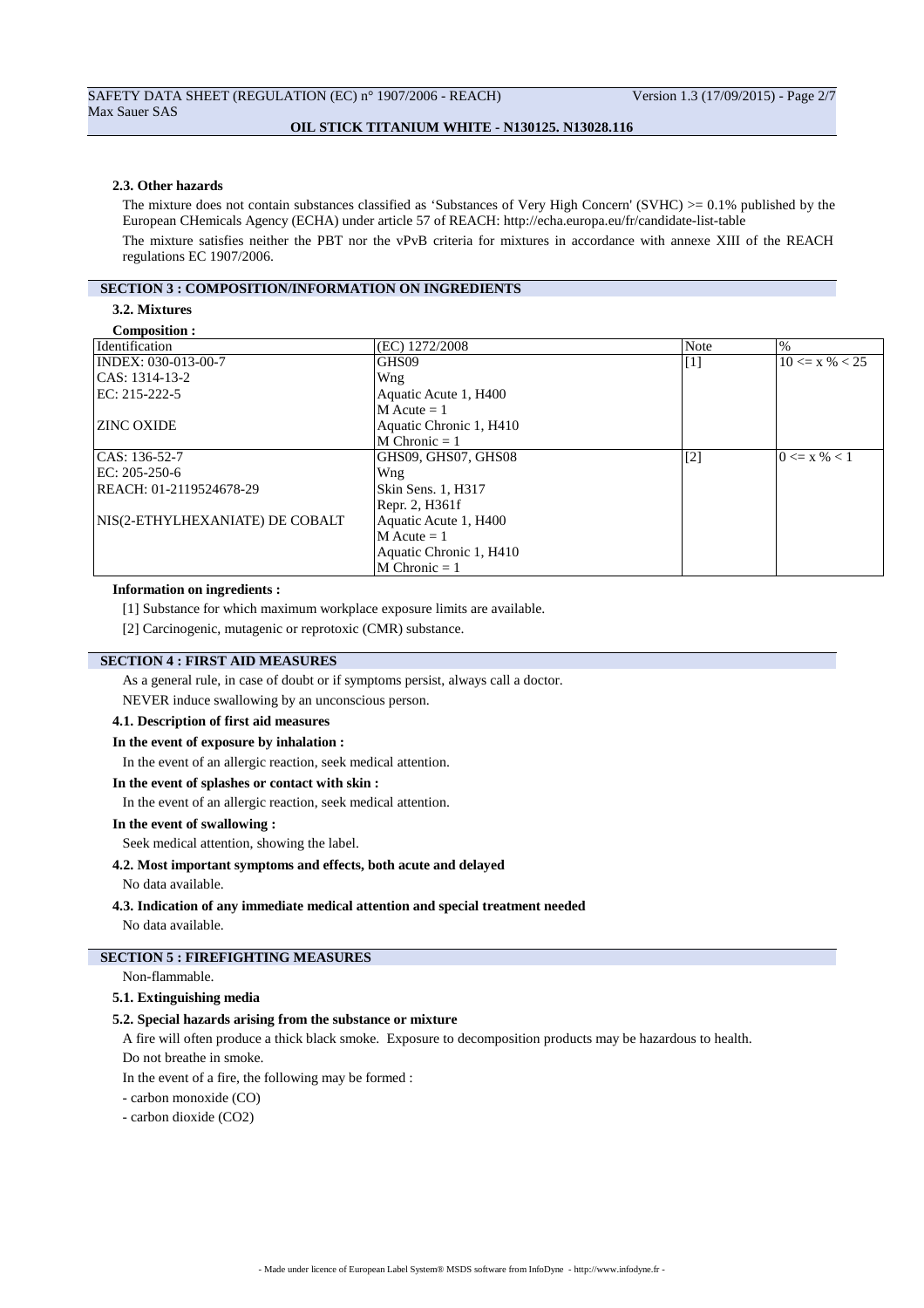#### **5.3. Advice for firefighters**

No data available.

# **SECTION 6 : ACCIDENTAL RELEASE MEASURES**

#### **6.1. Personal precautions, protective equipment and emergency procedures**

Consult the safety measures listed under headings 7 and 8.

### **For first aid worker**

First aid workers will be equipped with suitable personal protective equipment (See section 8).

#### **6.2. Environmental precautions**

Contain and control the leaks or spills with non-combustible absorbent materials such as sand, earth, vermiculite, diatomaceous earth in drums for waste disposal.

Prevent any material from entering drains or waterways.

### **6.3. Methods and material for containment and cleaning up**

No data available.

#### **6.4. Reference to other sections**

No data available.

# **SECTION 7 : HANDLING AND STORAGE**

Requirements relating to storage premises apply to all facilities where the mixture is handled.

# **7.1. Precautions for safe handling**

Always wash hands after handling.

# **Fire prevention :**

Prevent access by unauthorised personnel.

# **Recommended equipment and procedures :**

For personal protection, see section 8.

Observe precautions stated on label and also industrial safety regulations.

#### **Prohibited equipment and procedures :**

No smoking, eating or drinking in areas where the mixture is used.

### **7.2. Conditions for safe storage, including any incompatibilities**

No data available.

#### **Storage**

Keep out of reach of children.

#### **Packaging**

Always keep in packaging made of an identical material to the original.

#### **7.3. Specific end use(s)**

No data available.

# **SECTION 8 : EXPOSURE CONTROLS/PERSONAL PROTECTION**

# **8.1. Control parameters**

### **Occupational exposure limits :**

- ACGIH TLV (American Conference of Governmental Industrial Hygienists, Threshold Limit Values, 2010) :

| <b>CAS</b>                       | TWA :                    | STEL:                     | Ceiling:                 | Definition :             | Criteria : |          |
|----------------------------------|--------------------------|---------------------------|--------------------------|--------------------------|------------|----------|
| 1314-13-2                        | $2 \text{ mg/m}$         | $10 \text{ mg/m}$         | $\overline{\phantom{a}}$ | $\overline{\phantom{a}}$ |            |          |
| - France (INRS - ED984 : 2008) : |                          |                           |                          |                          |            |          |
| <b>CAS</b>                       | $VME$ -ppm:              | $VME-mg/m3$ : $VLE-ppm$ : |                          | $VLE-mg/m3$ : Notes:     |            | TMP No : |
| 1314-13-2                        | $\overline{\phantom{a}}$ |                           | $\overline{\phantom{0}}$ | $\overline{\phantom{0}}$ |            | -        |

### **8.2. Exposure controls**

**Personal protection measures, such as personal protective equipment**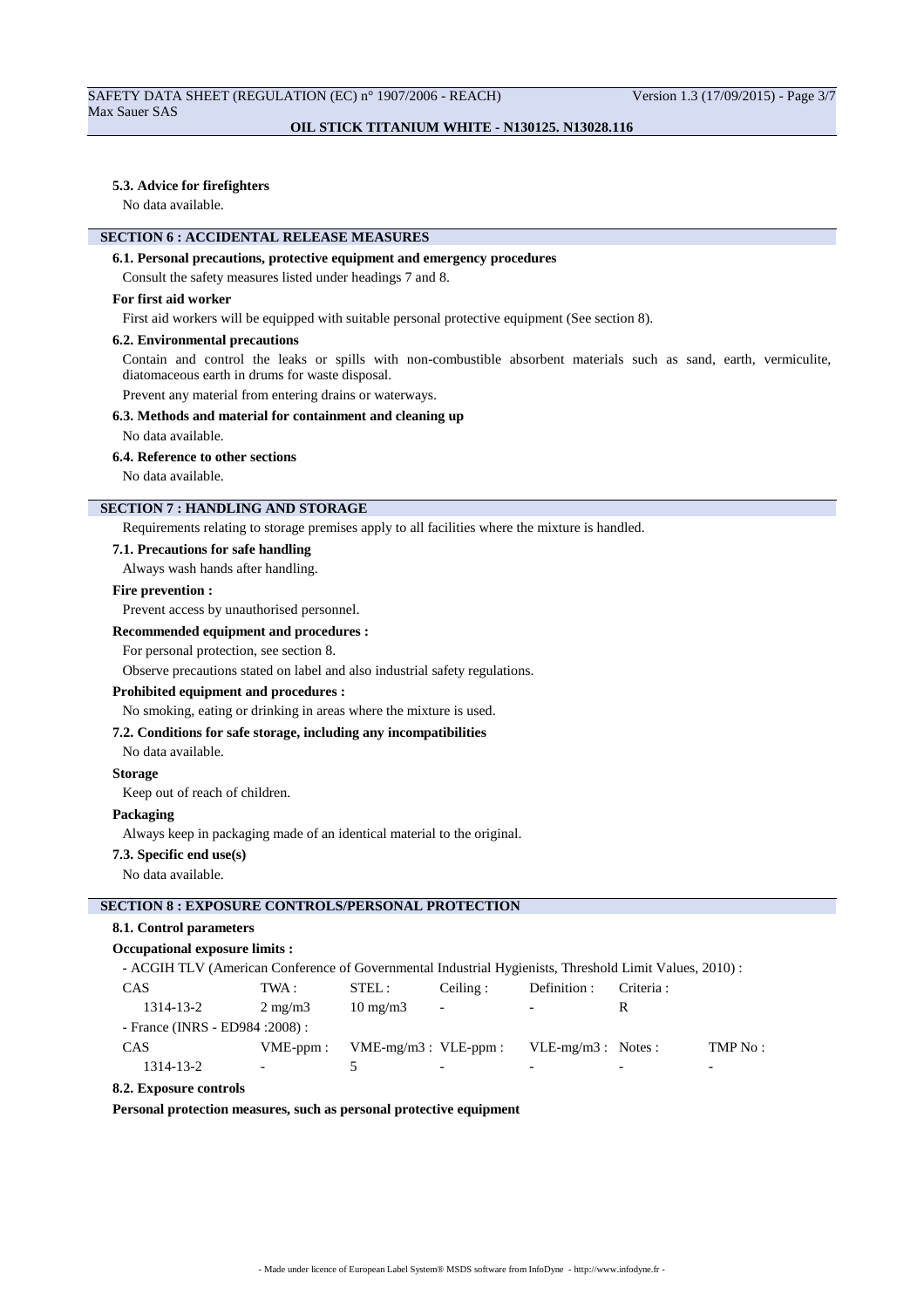# SAFETY DATA SHEET (REGULATION (EC) n° 1907/2006 - REACH) Version 1.3 (17/09/2015) - Page 4/7 Max Sauer SAS

### **OIL STICK TITANIUM WHITE - N130125. N13028.116**

Pictogram(s) indicating the obligation of wearing personal protective equipment (PPE) :



Use personal protective equipment that is clean and has been properly maintained.

Store personal protective equipment in a clean place, away from the work area.

Never eat, drink or smoke during use. Remove and wash contaminated clothing before re-using. Ensure that there is adequate ventilation, especially in confined areas.

# **- Eye / face protection**

Avoid contact with eyes.

Before handling powders or dust emission, wear mask goggles in accordance with standard EN166.

#### **- Hand protection**

Wear suitable protective gloves in the event of prolonged or repeated skin contact.

Type of gloves recommended :

- Natural latex

### **- Body protection**

Work clothing worn by personnel shall be laundered regularly.

After contact with the product, all parts of the body that have been soiled must be washed.

### **SECTION 9 : PHYSICAL AND CHEMICAL PROPERTIES**

#### **9.1. Information on basic physical and chemical properties**

| <b>General information:</b>                            |                 |  |  |
|--------------------------------------------------------|-----------------|--|--|
| Physical state:                                        | Viscous liquid. |  |  |
| Important health, safety and environmental information |                 |  |  |
| $pH$ :                                                 | Not stated.     |  |  |
|                                                        | Slightly basic. |  |  |
| Boiling point/boiling range:                           | Not specified.  |  |  |
| Flash point interval :                                 | Not relevant.   |  |  |
| Vapour pressure $(50^{\circ}C)$ :                      | Not relevant.   |  |  |
| Density:                                               | >1              |  |  |
| Water solubility:                                      | Dilutable.      |  |  |
| Melting point/melting range :                          | Not specified.  |  |  |
| Self-ignition temperature :                            | Not specified.  |  |  |
| Decomposition point/decomposition range :              | Not specified.  |  |  |
| 9.2. Other information                                 |                 |  |  |
|                                                        |                 |  |  |

No data available.

# **SECTION 10 : STABILITY AND REACTIVITY**

# **10.1. Reactivity**

No data available.

# **10.2. Chemical stability**

This mixture is stable under the recommended handling and storage conditions in section 7.

#### **10.3. Possibility of hazardous reactions**

No data available.

### **10.4. Conditions to avoid**

#### **10.5. Incompatible materials**

#### **10.6. Hazardous decomposition products**

The thermal decomposition may release/form :

- carbon monoxide (CO)
- carbon dioxide (CO2)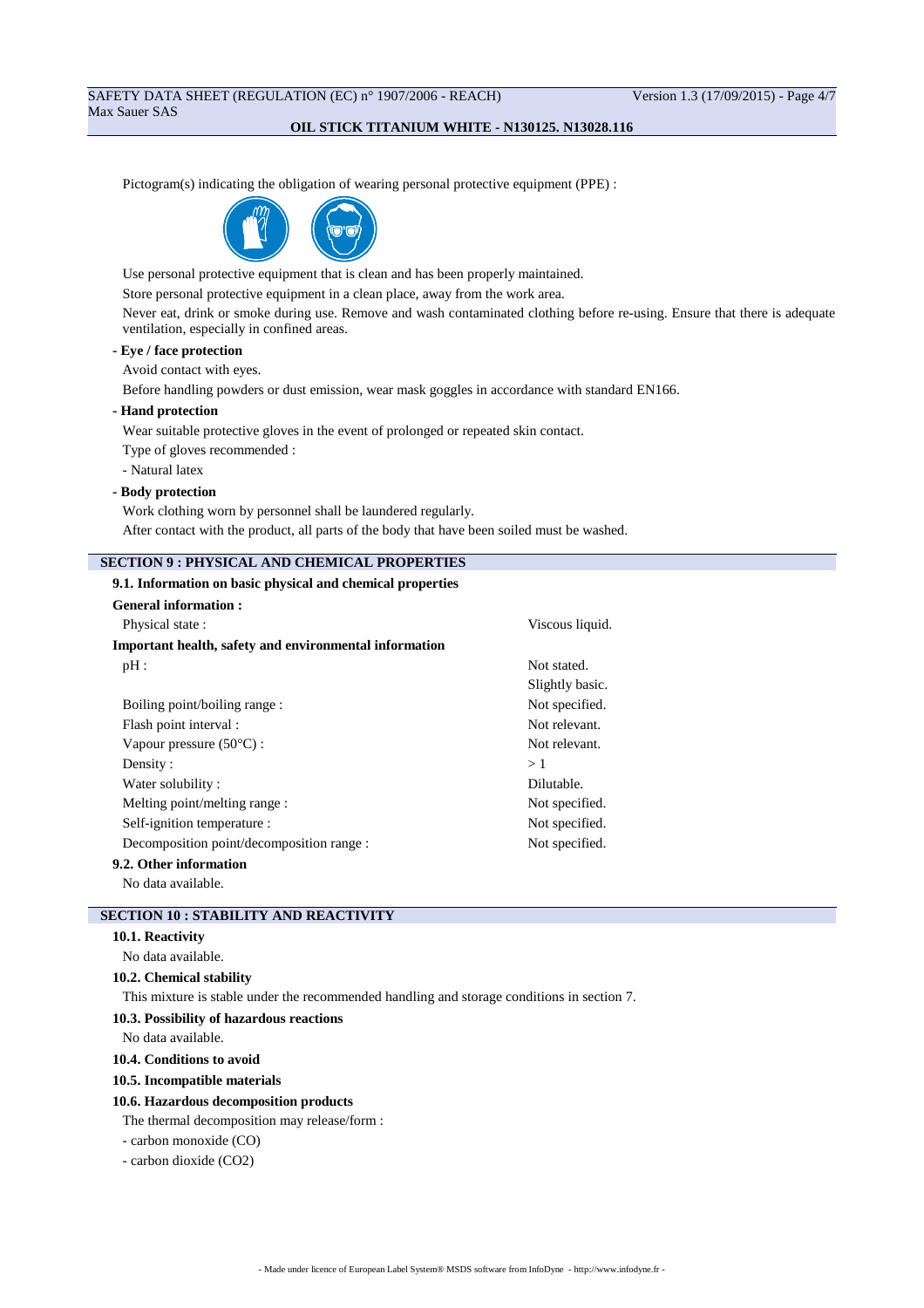# **SECTION 11 : TOXICOLOGICAL INFORMATION**

### **11.1. Information on toxicological effects**

No data available.

### **11.1.1. Substances**

No toxicological data available for the substances.

### **11.1.2. Mixture**

#### **Respiratory or skin sensitisation :**

Contains at least one sensitising substance. May cause an allergic reaction.

# **SECTION 12 : ECOLOGICAL INFORMATION**

Toxic to aquatic life with long lasting effects.

The product must not be allowed to run into drains or waterways.

# **12.1. Toxicity**

#### **12.1.2. Mixtures**

No aquatic toxicity data available for the mixture.

#### **12.2. Persistence and degradability**

No data available.

### **12.3. Bioaccumulative potential**

No data available.

# **12.4. Mobility in soil**

No data available.

# **12.5. Results of PBT and vPvB assessment**

No data available.

# **12.6. Other adverse effects**

No data available.

# **SECTION 13 : DISPOSAL CONSIDERATIONS**

Proper waste management of the mixture and/or its container must be determined in accordance with Directive 2008/98/EC.

#### **13.1. Waste treatment methods**

Do not pour into drains or waterways.

#### **Waste :**

Waste management is carried out without endangering human health, without harming the environment and, in particular without risk to water, air, soil, plants or animals.

Recycle or dispose of waste in compliance with current legislation, preferably via a certified collector or company.

Do not contaminate the ground or water with waste, do not dispose of waste into the environment.

# **Soiled packaging :**

Empty container completely. Keep label(s) on container.

Give to a certified disposal contractor.

# **SECTION 14 : TRANSPORT INFORMATION**

Transport product in compliance with provisions of the ADR for road, RID for rail, IMDG for sea and ICAO/IATA for air transport (ADR 2015 - IMDG 2014 - ICAO/IATA 2015).

### **14.1. UN number**

3077

### **14.2. UN proper shipping name**

UN3077=ENVIRONMENTALLY HAZARDOUS SUBSTANCE, SOLID, N.O.S. (zinc oxide)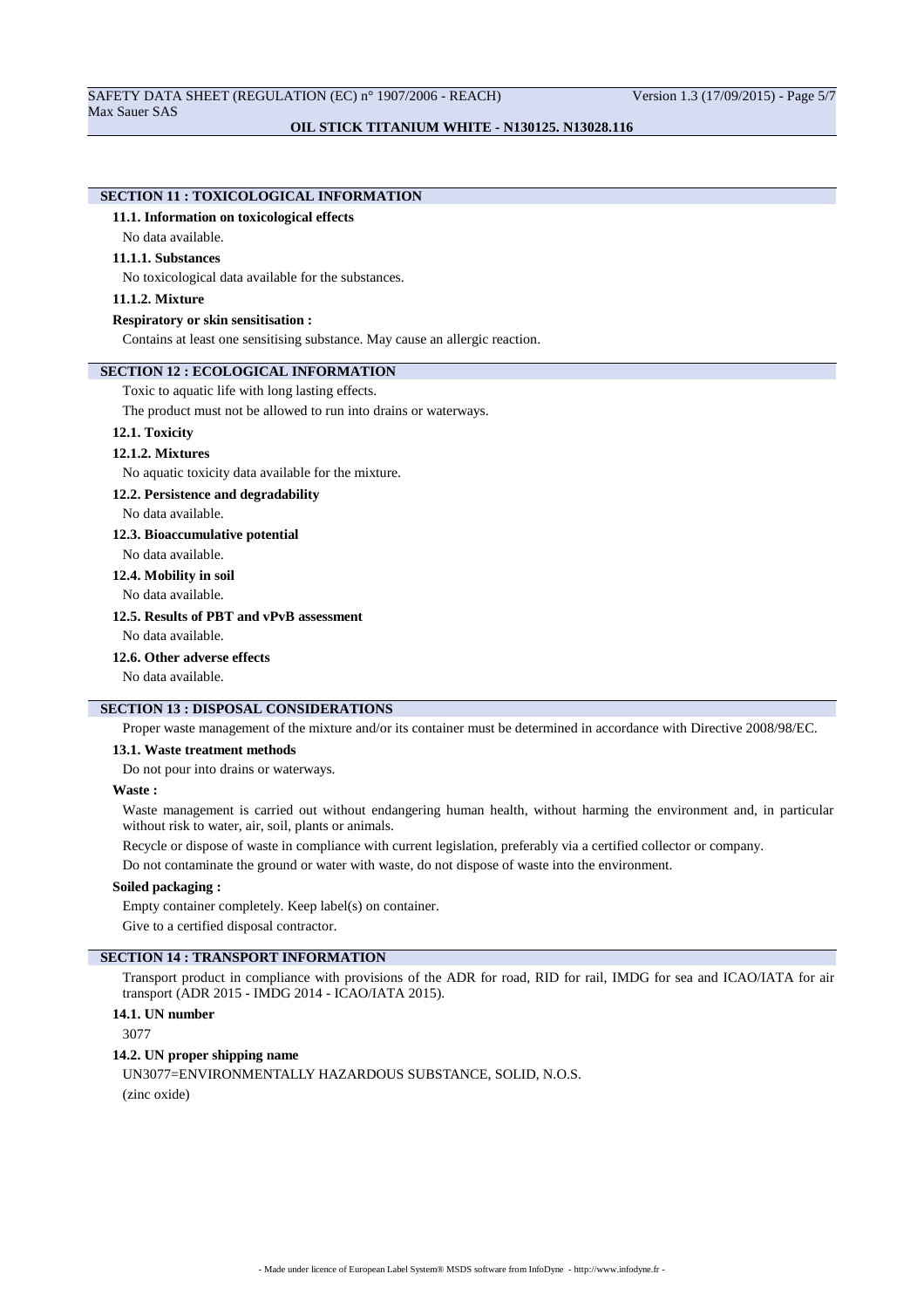### **14.3. Transport hazard class(es)**

- Classification :



9

# **14.4. Packing group**

III

#### **14.5. Environmental hazards**

- Environmentally hazardous material :



### **14.6. Special precautions for user**

| $ADR/D^T$<br>′KIL                                               | Class | $\sqrt{2}$<br>Code | Pack gr. | Label | $\mathbf{r}$ ,<br>Ident. | ∸                                      | <b>Provis.</b>                                                                    | $\mathbf{r}$ | $\sqrt{2}$<br>Cat. | funne    |
|-----------------------------------------------------------------|-------|--------------------|----------|-------|--------------------------|----------------------------------------|-----------------------------------------------------------------------------------|--------------|--------------------|----------|
|                                                                 |       | M <sub>7</sub>     | Ш        |       | ۱۵٢                      | k o<br>JΛ2<br>$\overline{\phantom{0}}$ | $\mathbf{A} = \mathbf{A}$<br>601<br>$\Delta \Delta r$<br>$\overline{\phantom{a}}$ | ∸            |                    | <u>ь</u> |
| DA<br>$\cdot$ $\sim$<br>$\lambda$ DD $\lambda$ $\lambda$ 1<br>. |       |                    |          |       |                          |                                        |                                                                                   |              |                    |          |

Not subject to this regulation if  $Q \le 51/5$  kg (ADR 3.3.1 - DS 375)

| IMDG                                                                     | Class | $2^{\circ}$ Label | Pack gr. | ιЮ             | <b>EMS</b> | Provis.     |  |  |
|--------------------------------------------------------------------------|-------|-------------------|----------|----------------|------------|-------------|--|--|
|                                                                          |       |                   | Ш        | $5 \text{ kg}$ | F-A.S-F    | 274 335 969 |  |  |
| Not subject to this regulation if $Q \leq 51/5$ kg (IMDC 2.2.1)<br>21027 |       |                   |          |                |            |             |  |  |

|  | $A \cap T$ $A$ $B$ $A$ |  |  |  |                                                                           |  |
|--|------------------------|--|--|--|---------------------------------------------------------------------------|--|
|  |                        |  |  |  | Not subject to this regulation if $Q \le 51/5$ kg (IMDG 3.3.1 - 2.10.2.7) |  |

| <b>IATA</b> | Class | 2°Label | Pack gr. | Passager | Passager | Cargo | Cargo  | note | EQ |
|-------------|-------|---------|----------|----------|----------|-------|--------|------|----|
|             |       |         | Ш        | 956      | 400 kg   | 956   | 400 kg | A97  | E1 |
|             |       |         |          |          |          |       |        | A158 |    |
|             |       |         |          |          |          |       |        | A179 |    |
|             |       |         |          |          |          |       |        | A197 |    |
|             |       |         | Ш        | Y956     | 30 kg G  |       |        | A97  | E1 |
|             |       |         |          |          |          |       |        | A158 |    |
|             |       |         |          |          |          |       |        | A179 |    |
|             |       |         |          |          |          |       |        | A197 |    |

Not subject to this regulation if  $Q \le 51/5$  kg (IATA 4.4.4 - DS A197)

For limited quantities, see part 2.7 of the OACI/IATA and chapter 3.4 of the ADR and IMDG.

For excepted quantities, see part 2.6 of the OACI/IATA and chapter 3.5 of the ADR and IMDG.

**14.7. Transport in bulk according to Annex II of Marpol and the IBC Code**

No data available.

# **SECTION 15 : REGULATORY INFORMATION**

**15.1. Safety, health and environmental regulations/legislation specific for the substance or mixture**

### **- Classification and labelling information included in section 2:**

The following regulations have been used:

- EU Regulation No. 1272/2008 amended by EU Regulation No. 487/2013.
- EU Regulation No. 1272/2008 amended by EU Regulation No. 758/2013.
- EU Regulation No. 1272/2008 amended by EU Regulation No. 944/2013.
- EU Regulation No. 1272/2008 amended by EU Regulation No. 605/2014.

### **- Container information:**

The mixture is contained in packaging that does not exceed 125 ml.

### **- Particular provisions :**

No data available.